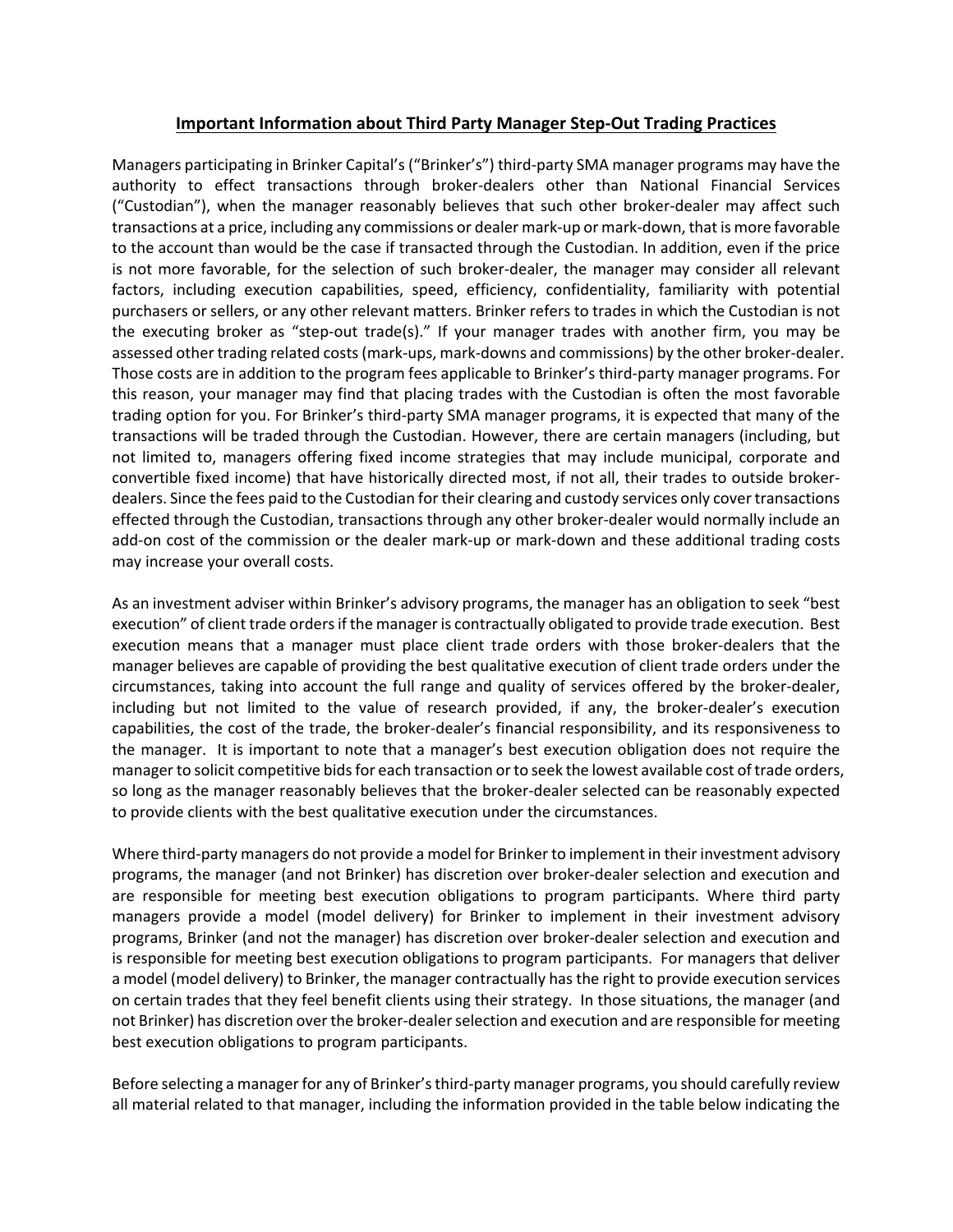dollar percentage of step out trades done by that manager over the prior calendar year. In addition, once you have selected a manager, you should carefully review the manager's trading for your account to understand any additional trading costs that may be incurred.

Brinker has requested step‐out trade information from each of the managers in its third‐party manager programs. The information is for calendar year 2019 and has not been independently verified by Brinker. Neither the third‐party managers nor Brinker can represent that past step‐out trading practices are indicative of current or future trading practices. If the manager you have selected or are considering is not listed below, or if that manager has not provided step‐out trade information, please contact your Financial Advisor for them to obtain more information from Brinker. The information provided by the third‐party managers is summarized in the table below.

| <b>SMA Manager and Strategy</b>          | <b>Asset Class</b>  | <b>Model Delivery</b> | Dollar Weighted Percentage of         |
|------------------------------------------|---------------------|-----------------------|---------------------------------------|
|                                          |                     |                       | <b>Brinker Client Step Out Trades</b> |
|                                          |                     |                       | for SMA Manager Strategy              |
| <b>Advisors Capital Management Small</b> | Equity              | Yes                   | 0%                                    |
| Mid Core                                 |                     |                       |                                       |
| AIA S&P International ADR                | Equity              | <b>No</b>             | 0%                                    |
| AIA S&P 500 Strategy                     | Equity              | <b>No</b>             | 0%                                    |
| AIA S&P Global Strategy                  | Equity              | No                    | 0%                                    |
| AIA S&P 1000 Strategy                    | Equity              | No                    | 0%                                    |
| AIA S&P 1500 Strategy                    | Equity              | No                    | 0%                                    |
| AIA S&P 600 Strategy                     | Equity              | <b>No</b>             | 0%                                    |
| AIA Large Cap Growth Strategy            | Equity              | <b>No</b>             | 0%                                    |
| AIA Large Cap Value Strategy             | Equity              | <b>No</b>             | 0%                                    |
| AB Strategic Research Balanced           | Equity & Fixed      | No                    | 0%                                    |
| AB Strategic Research                    | Equity              | Yes                   | 0%                                    |
| Allianz Global Sustainability ADR        | Equity              | Yes                   | 0%                                    |
| Alta Large Cap Quality Growth            | Equity              | Yes                   | 0%                                    |
| Belle Haven Muni Ladder Plus             | <b>Fixed Income</b> | No                    | 100%                                  |
| <b>Belle Haven Taxable Plus</b>          | Fixed Income        | No                    | 100%                                  |
| Mellon Mid Cap Growth                    | Equity              | Yes                   | 0%                                    |
| Mellon Mid Cap Opportunistic             | Equity              | Yes                   | 0%                                    |
| Value                                    |                     |                       |                                       |
| Chartwell Mid Cap Value                  | Equity              | Yes                   | 0%                                    |
| <b>CIBC Disciplined Equity</b>           | Equity              | Yes                   | 0%                                    |
| CIBC Mid Cap Growth                      | Equity              | Yes                   | 0%                                    |
| CJ Lawrence Balanced                     | Equity & Fixed      | No                    | 0%                                    |
|                                          | Income              |                       |                                       |
| CJ Lawrence Bulldog Equity               | Equity              | Yes                   | 0%                                    |
| ClearBridge International Growth         | Equity              | Yes                   | 0%                                    |
| <b>ADR</b>                               |                     |                       |                                       |
| ClearBridge International Growth         | Equity              | Yes                   | 0%                                    |
| ADR-ESG                                  |                     |                       |                                       |
| Columbia Select Large Cap Growth         | Equity              | Yes                   | 0%                                    |
| Congress Mid Cap Growth                  | Equity              | Yes                   | 0%                                    |
| Crawford Dividend Yield                  | Equity              | Yes                   | 0%                                    |

## **Manager Step Out Trading Information for Calendar Year 2019**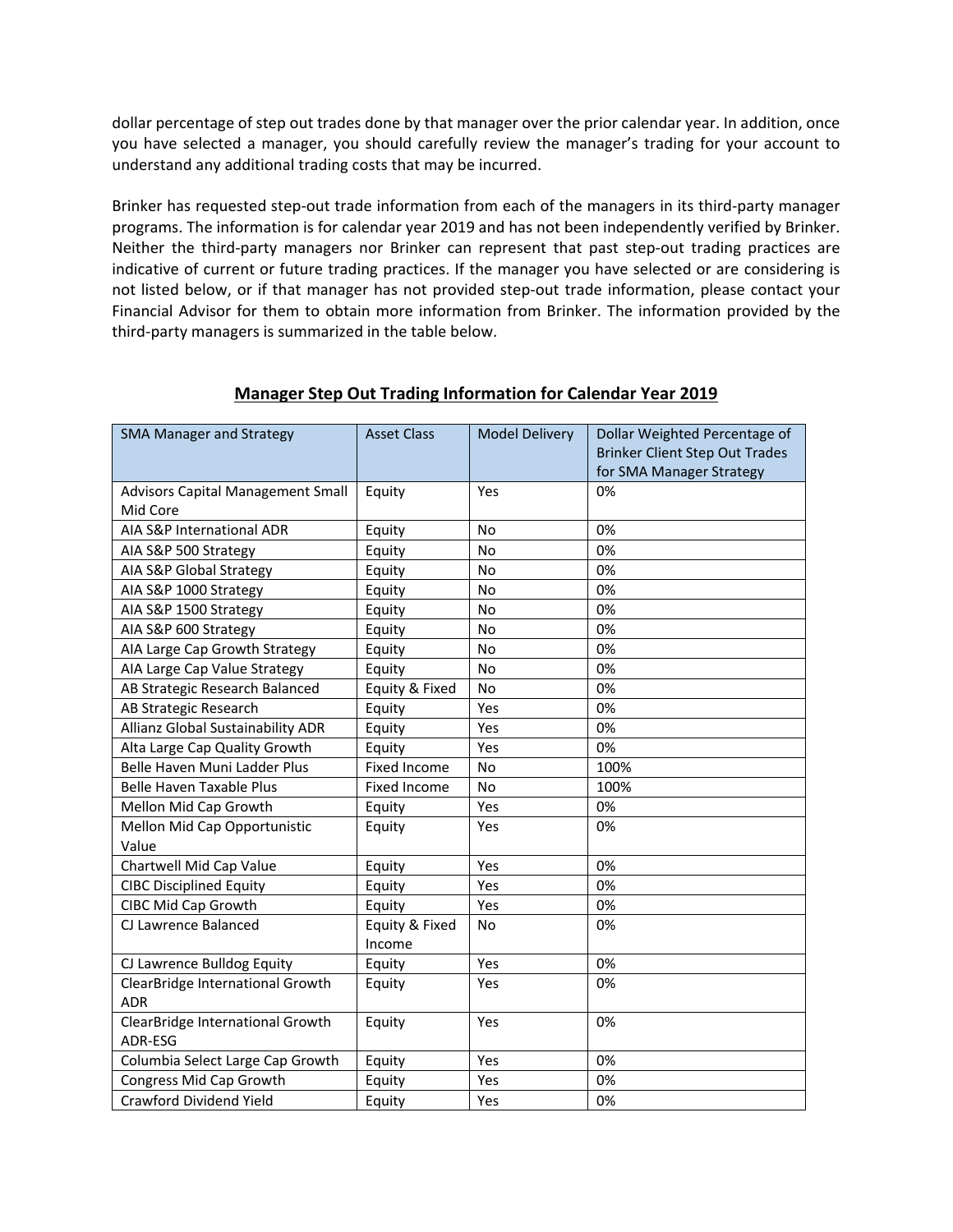| <b>Cumberland Total Return Tax Free</b><br>Muni Bond               | Fixed Income                  | No            | 100% |
|--------------------------------------------------------------------|-------------------------------|---------------|------|
| <b>Cumberland Total Return Taxable</b>                             | Fixed Income                  | No            | 100% |
| <b>Fixed Income</b>                                                |                               |               |      |
| Delaware Value                                                     |                               | Yes           | 0%   |
| Eastern Shore Capital Management                                   | Equity                        | Yes           | 0%   |
|                                                                    | Equity                        | Yes           | 0%   |
| Edge Small Mid-Cap Dividend<br>Income                              | Equity                        |               |      |
| Fiera Small Growth                                                 | Equity                        | Yes           | 0%   |
| Fiera SMID Growth                                                  |                               | Yes           | 0%   |
| Glenmede Core Fixed Income                                         | Equity<br><b>Fixed Income</b> | No            | 0%   |
| Glenmede Enhanced Cash                                             |                               | No            | 0%   |
|                                                                    | Fixed Income                  |               |      |
| Glenmede Intermediate<br>Govt/Credit                               | Fixed Income                  | No            | 0%   |
| Goldman Sachs Large Cap Growth                                     |                               | Yes           | 0%   |
| <b>GW&amp;K SMID Core</b>                                          | Equity                        |               | 0%   |
|                                                                    | Equity                        | Yes           | 0%   |
| Harding Loevner International ADR<br><b>Hilton Tactical Income</b> | Equity                        | Yes           | 0%   |
|                                                                    | Equity                        | Yes           |      |
| <b>Invesco International Growth ADR</b>                            | Equity                        | Yes           | 0%   |
| Kennedy Small Cap Growth                                           | Equity                        | No            | 0%   |
| Lazard Global Equity Select ADR                                    | Equity                        | Yes           | 0%   |
| Lazard International Equity Select<br><b>ADR</b>                   | Equity                        | Yes           | 0%   |
| <b>LMCG Small Cap Value</b>                                        | Equity                        | Yes           | 0%   |
| Logan Concentrated Value                                           | Equity                        | Yes           | 0%   |
| Logan Balanced                                                     | Equity & Fixed                | Yes           | 0%   |
|                                                                    | Income                        |               |      |
| Logan Growth                                                       | Equity                        | Yes           | 0%   |
| Logan International Dividend ADR                                   | Equity                        | Yes           | 0%   |
| Logan Large Cap Growth                                             | Equity                        | Yes           | 0%   |
| London Income Equity                                               | Equity                        | Yes           | 0%   |
| London Mid Cap Core                                                | Equity                        | Yes           | 0%   |
| MFS International Research ADR                                     | Equity                        | Yes           | 0%   |
| MFS Large Cap Value                                                | Equity                        | Yes           | 0%   |
| MPI Tax Free Fixed Income                                          | Fixed Income                  | No            | 100% |
| MPI Taxable Fixed Income                                           | Fixed Income                  | $\mathsf{No}$ | 100% |
| Neuberger Berman International                                     | Equity                        | Yes           | 0%   |
| <b>Equity ADR</b>                                                  |                               |               |      |
| Neuberger Berman Emerging                                          | Equity                        | Yes           | 0%   |
| Markets ADR                                                        |                               |               |      |
| Nuveen Intermediate-Term                                           | Fixed Income                  | No            | 99%  |
| Municipal                                                          |                               |               |      |
| Impax Small Cap                                                    | Equity                        | Yes           | 0%   |
| Penn Capital Defensive High Yield                                  | Fixed Income                  | No            | 100% |
| PIMCO Total Return FISH                                            | Fixed Income                  | No            | 100% |
| <b>Principal REIT</b>                                              | Equity                        | Yes           | 0%   |
| RiverNorth Domestic Equity                                         | Equity                        | Yes           | 0%   |
| RNC Genter High Dividend Value                                     | Equity                        | Yes           | 0%   |
| RNC Genter Municipal Quality                                       | Fixed Income                  | No            | 100% |
| Intermediate                                                       |                               |               |      |